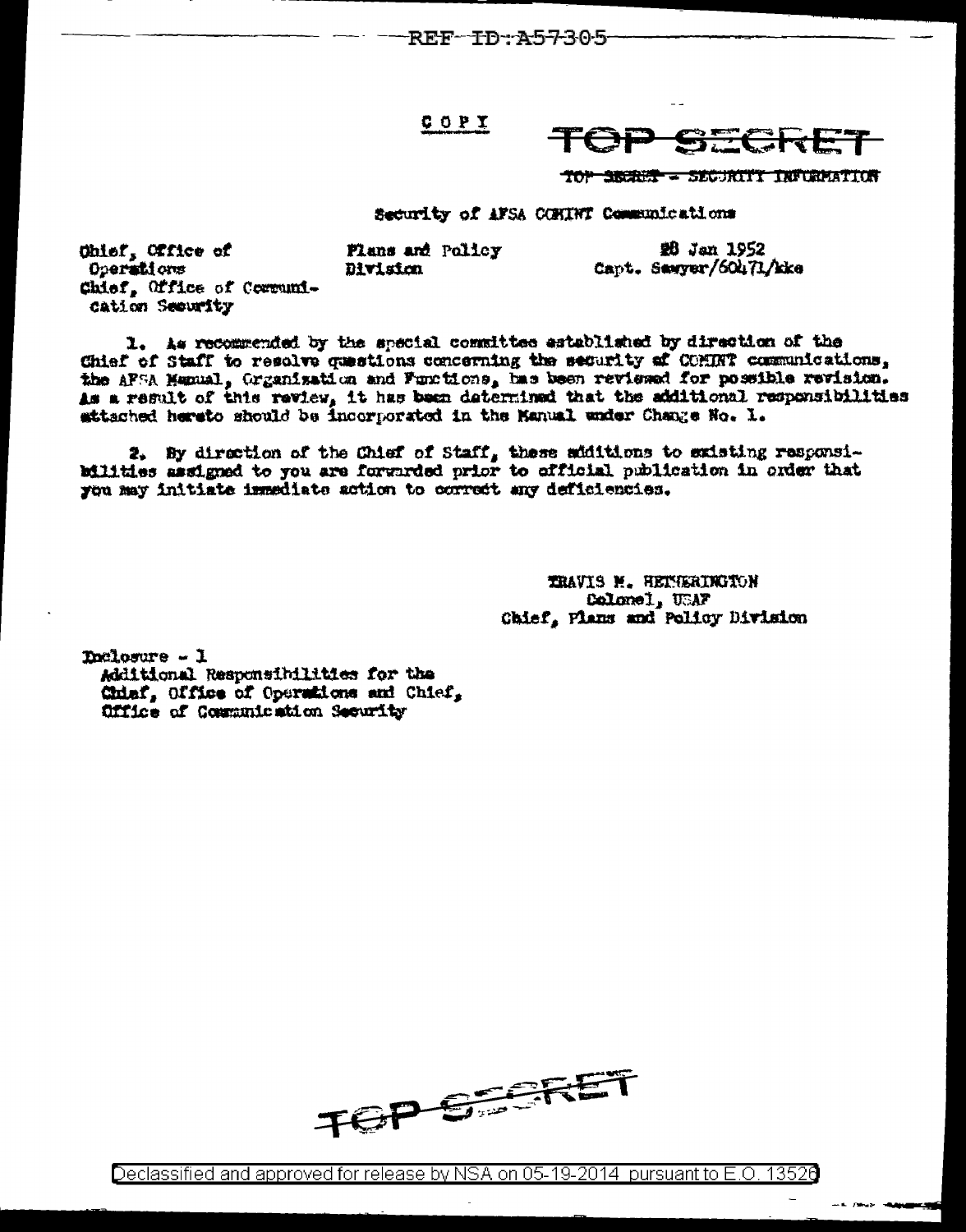## **REF-ID:A57305---**

 $COPX$ 

## CotVe I AUDITIONAL RESPONSIBILITIES FOR THE CHIRF, OFFICE OF OPERATIONS, AND CHIRF, OFFICE OF CONNUNICATION SECURITY

1. The following addition will be made to the AFSA Hanual, Organisation and Functious, which directly affects the Technical Compultants Group of the Cifice of Operations:

> "Collaborates and coordinates directly with the Analysis and Evaluation Division of the Office of Communication Security and the Communications Division as required on matters of mutual concern and specifically on the adequacy and security of NFSA communications."

2. The following addition will be made to the AFCA Hanual, Organisation and Functions, which directly affects the Analysis and Braluation Disision of the Cffice of Communication Security:

> "Coordinates and collaborates directly with the Technical Consultants Group of the Office of Operations and the Comwinigations Division as reguired on matters of mutual concern and specifically on the adequacy and security of AFSA communications.\*



Inclosure 1 with D/F to Chief. Office of Operations and Chief. Office of Communication Security. dated 23 January 1952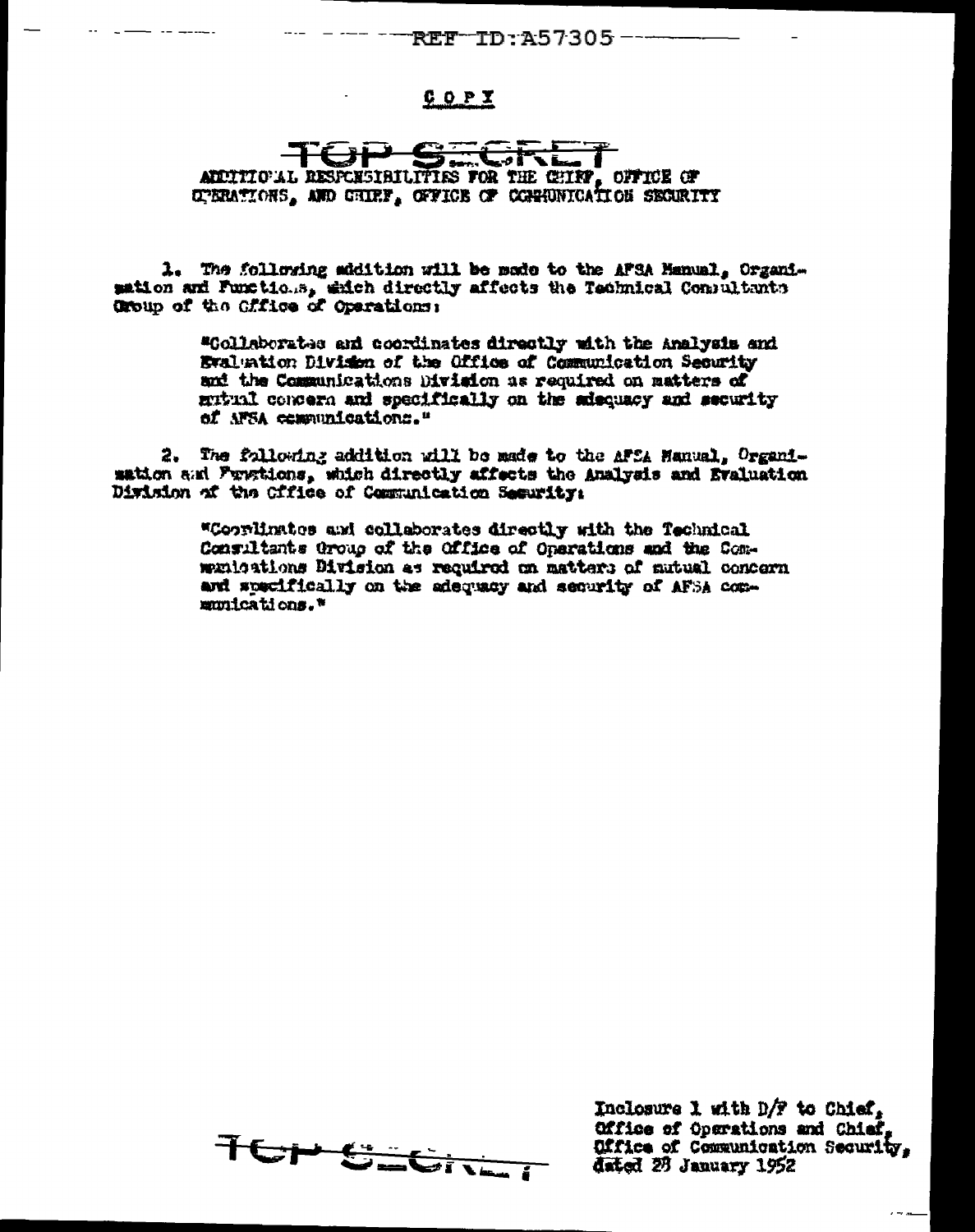**REF ID: A57305** 

COPY

Plans and Policy

Division

**SHORE -BECURITY INFORMATION** - 10 P

26 Jan 1952

Capt. Samyer/60471/kke

Security of AFSA COMINT Communications

Chief, Cffice of Operations Chief, Office of Communication Security

1. As recommended by the special committee established by direction of the Chief of Staff to resolve questions concerning the security of COMDNT communications, the AFSA Marual, Organisation and Functions, has been reviewed for possible revision.<br>As a regult of this review, it has been determined that the additional responsibilities attached hareto should be incorporated in the Manual under Change Ho. 1.

2. By direction of the Chief of Staff, these additions to existing responsibilities sasigned to you are forwarded prior to official publication in order that you may initiate inmediate action to correct any deficiencies.

> TRAVIS N. HETHERINGTON Calonel, USAF Chief, Plans and Policy Division

Declosure - 1

Additional Responsibilities for the Chief, Office of Operations and Chief. Office of Communication Security